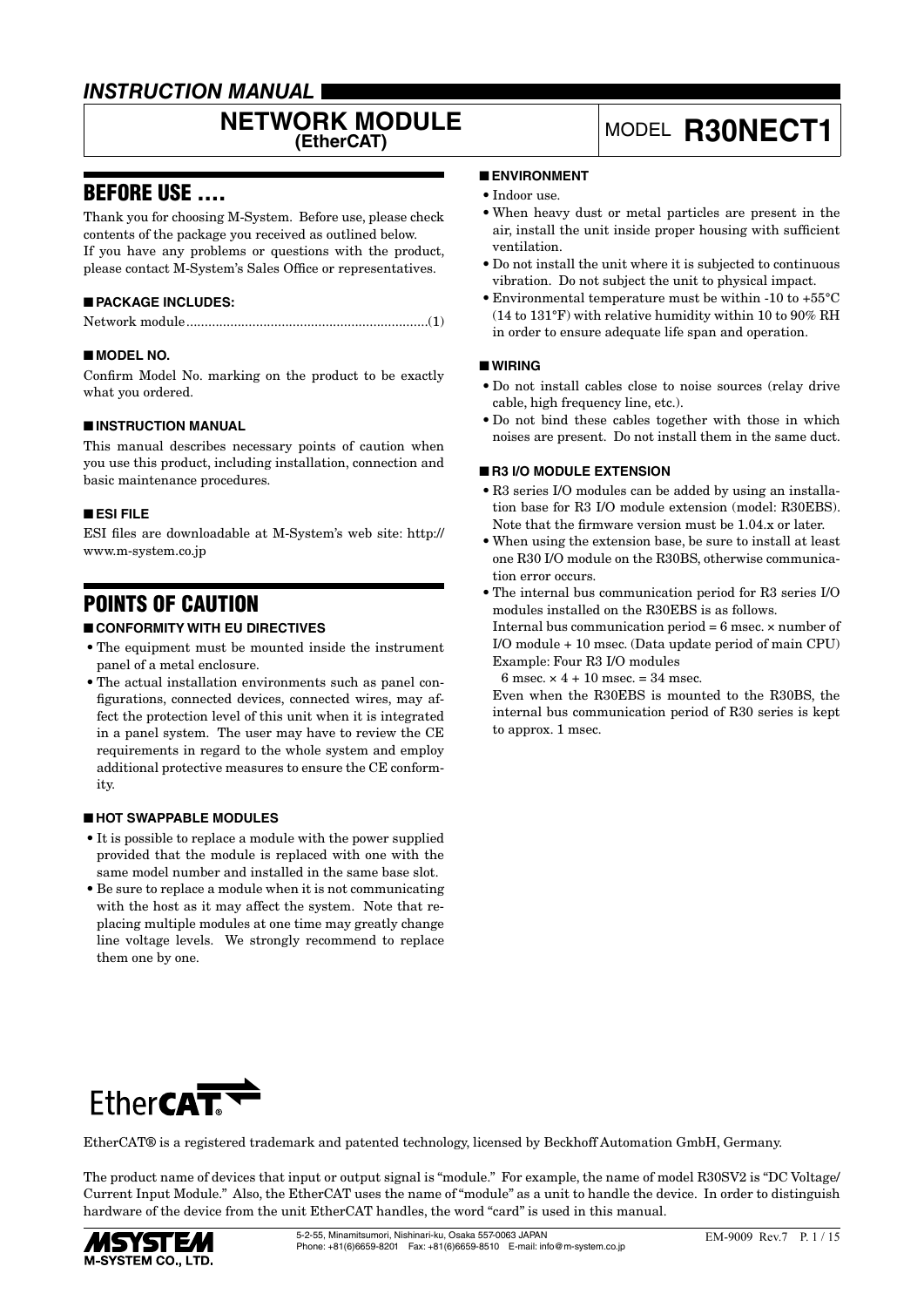## COMPONENT IDENTIFICATION

#### ■ **FRONT VIEW**

| Status Indicator LEDs                        | PWR<br>FRR                             |
|----------------------------------------------|----------------------------------------|
| Fixed Address Setting<br>Rotary SW           | LIA O OUT<br>LIA O IN<br>v16<br>Dev IF |
| PC Configurator<br>Connector                 | CONFIG                                 |
| EtherCAT Communication<br>RJ-45 Modular Jack | FtherCAT<br>ECT<br>out<br>ECT          |
|                                              |                                        |

#### ■ **BOTTOM VIEW**



# Positioning Guide Specifications ⋔ 艮

■ **SIDE VIEW** 

#### ■ **STATUS INDICATOR LED**

| ID         | <b>FUNCTION</b>          | <b>COLOR</b> | <b>STATUS</b>  |                                       |  |
|------------|--------------------------|--------------|----------------|---------------------------------------|--|
| <b>PWR</b> |                          | Green        | Off            | Error                                 |  |
|            | Main unit internal power |              | On             | Normal                                |  |
|            |                          |              | Off            | <b>INIT</b>                           |  |
| <b>RUN</b> | Device state             | Green        | Blinking       | PRE-OPERATIONAL                       |  |
|            |                          |              | Single Flash   | SAFE-OPERATIONAL                      |  |
|            |                          |              | O <sub>n</sub> | <b>OPERATIONAL</b>                    |  |
|            |                          |              | Off            | No error                              |  |
| <b>ERR</b> | Error                    | Red          | Blinking       | Invalid Configuration                 |  |
|            |                          |              | Single Flash   | Local error                           |  |
|            |                          |              | On.            | <b>Application Controller failure</b> |  |
|            |                          |              | Off            | No Link                               |  |
| L/A IN     | IN port status           | Green        | Flickering     | Link and activity                     |  |
|            |                          |              | On.            | Link without activity                 |  |
|            |                          |              | Off            | No Link                               |  |
| L/A OUT    | OUT port status          | Green        | Flickering     | Link and activity                     |  |
|            |                          |              | On             | Link without activity                 |  |

| Blinking     | 200ms-On, 200ms-Off     |
|--------------|-------------------------|
| Single Flash | 200ms-On, 1000ms-Off    |
| Flickering   | $50ms$ -On, $50ms$ -Off |

#### ■ **FIXED ADDRESS**

Fixed address 1 to 255 can be set using the two rotary switches each marked 0 to F in combination. When fixed address is not used, set the ID selector to 0. Settable range: 0 to 255

Factory default: 0





5-2-55, Minamitsumori, Nishinari-ku, Osaka 557-0063 JAPAN Phone: +81(6)6659-8201 Fax: +81(6)6659-8510 E-mail: info@m-system.co.jp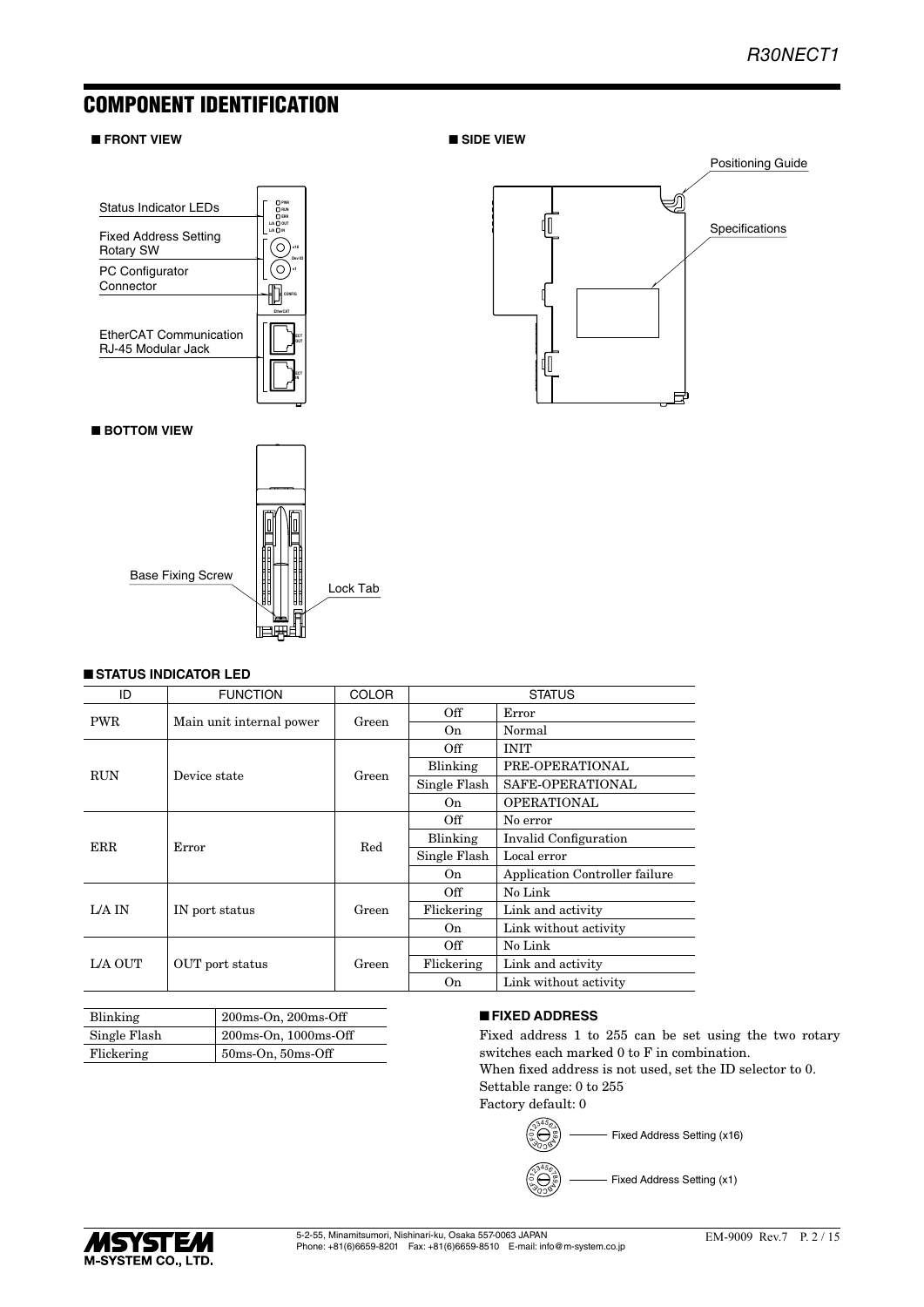## INSTALLATION

■ **INSTALLATION TO THE BASE** Use the Installation Base (model: R30BS).

The mounting slot for the network card is fixed to COM. Do not mount the network card to any other slot.



#### ■ **HOW TO MOUNT THE MODULE**

- 1) Engage the positioning guide of the module with the Installation Base.
- 2) Pivot the module on the positioning guide and press it down until the lock tab clicks into place.



3) Tighten the base fixing screw using a screwdriver (stem length: 70 mm/2.76" or more) (torque 0.5 N·m).



#### ■ **HOW TO REMOVE THE MODULE**

1) Loosen the base fixing screw using a screwdriver (stem length: 70 mm/2.76" or more).



- 2) While pressing the projection on the lock tab, push the module upward.
- 3) Detach the positioning guide of the module from the Installation Base.



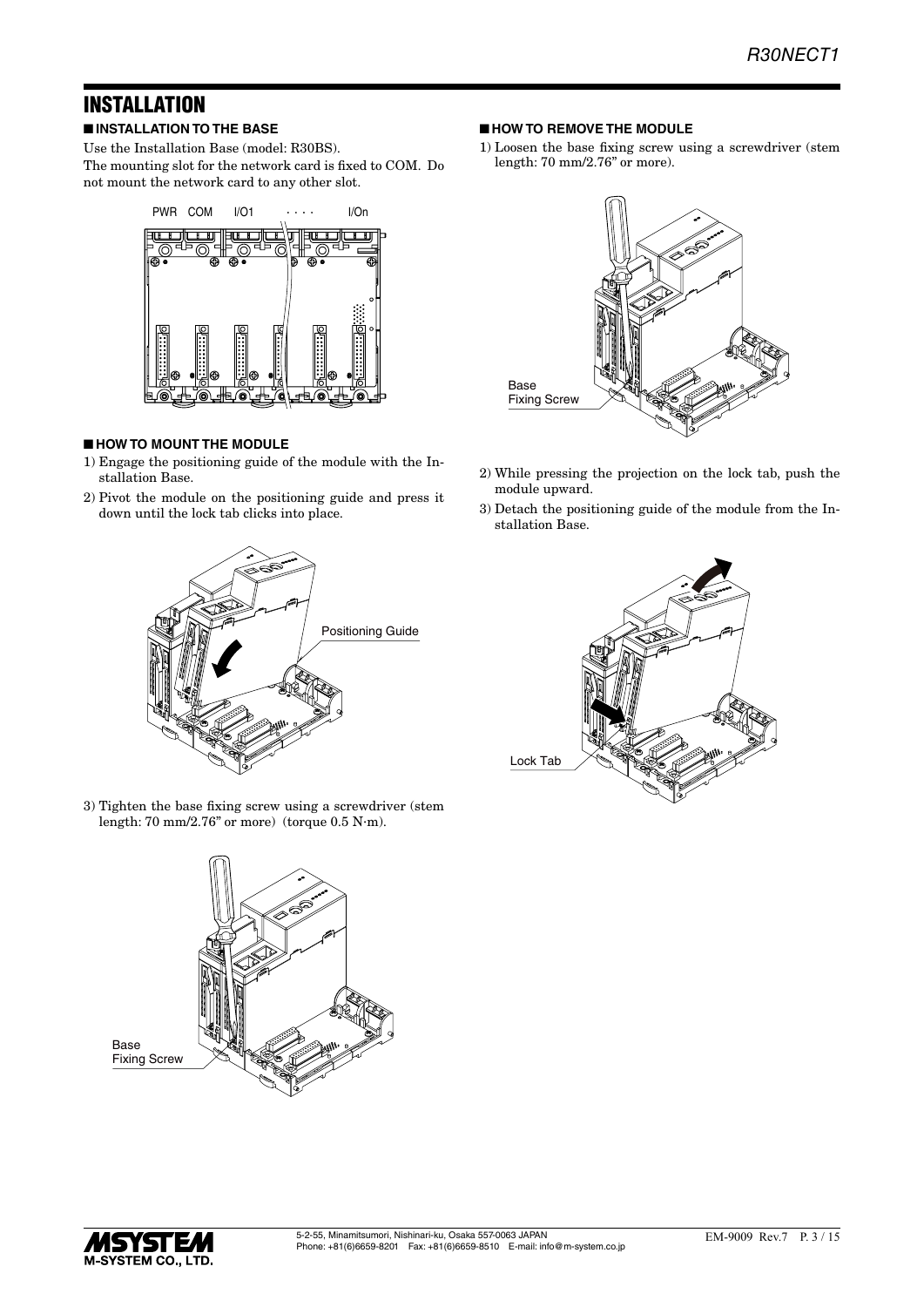## TERMINAL CONNECTIONS

Connect the unit as in the diagram below.

#### ■ **EXTERNAL DIMENSIONS unit : mm (inch)**





#### ■ **CONNECTION DIAGRAM**



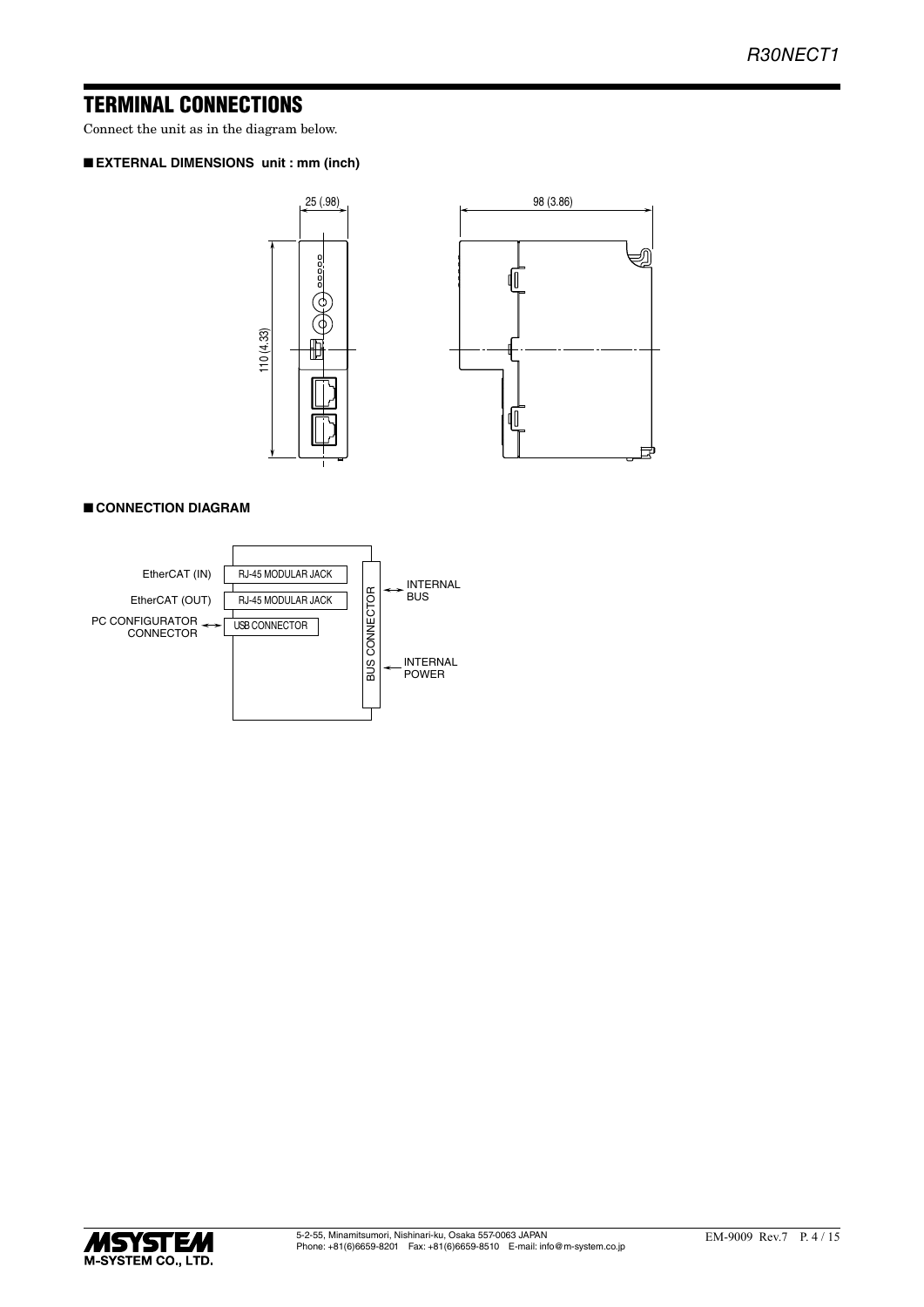## EtherCAT SPECIFICATIONS

#### ■ **Modular Device Profile**

R30NECT1 complies with the Modular Device Profile (MDP) standard, ETG.5001.1 of the EtherCAT standard. Be sure that the master supports the MDP standard.

#### ■ **Fixed Address**

R30NECT1 supports Explicit Device Identification by allowing setting of fixed address using the fixed address setting rotary switches (ID selector).

The fixed address can be set to be 1 to 255.

When fixed address is not used, set the ID selector to 0.

When the power is turned on with the ID selector set to other than 0, the designated address is written in the resistor 0x0012 of ESC (EtherCAT Slave Controller) when R30NECT1 starts up.

#### ■ **Process Data Configuration**

R30NECT1 configures process data by module, as '1 address = 1 module'. One R30NECT1 can manage max. 32 modules.

I/O modules and their respective module types are as follows. For the module types of I/O cards, refer to the specifications of the respective I/O cards.

#### **Table 1: I/O Modules And Module Types**

| I/O MODULE       | <b>MODULE TYPE</b>                                    |
|------------------|-------------------------------------------------------|
| DI16             | Discrete input, 16 points                             |
| DI32             | Discrete input, 32 points                             |
| DI64             | Discrete input, 64 points                             |
| DO16             | Discrete output, 16 points                            |
| DO32             | Discrete output, 32 points                            |
| DO64             | Discrete output, 64 points                            |
| DI016            | Discrete input, 16 points; Discrete output, 16 points |
| AI2              | Analog input, 2 points                                |
| AI4              | Analog input, 4 points                                |
| AI8              | Analog input, 8 points                                |
| AI16             | Analog input, 16 points                               |
| AO2              | Analog output, 2 points                               |
| AO4              | Analog output, 4 points                               |
| AO <sub>8</sub>  | Analog output, 8 points                               |
| AO16             | Analog output, 16 points                              |
| AIO4             | Analog input, 4 points; Analog output, 4 points       |
| AIO <sub>8</sub> | Analog input, 8 points; Analog output, 8 points       |
| AIO16            | Analog input, 16 points; Analog output, 16 points     |

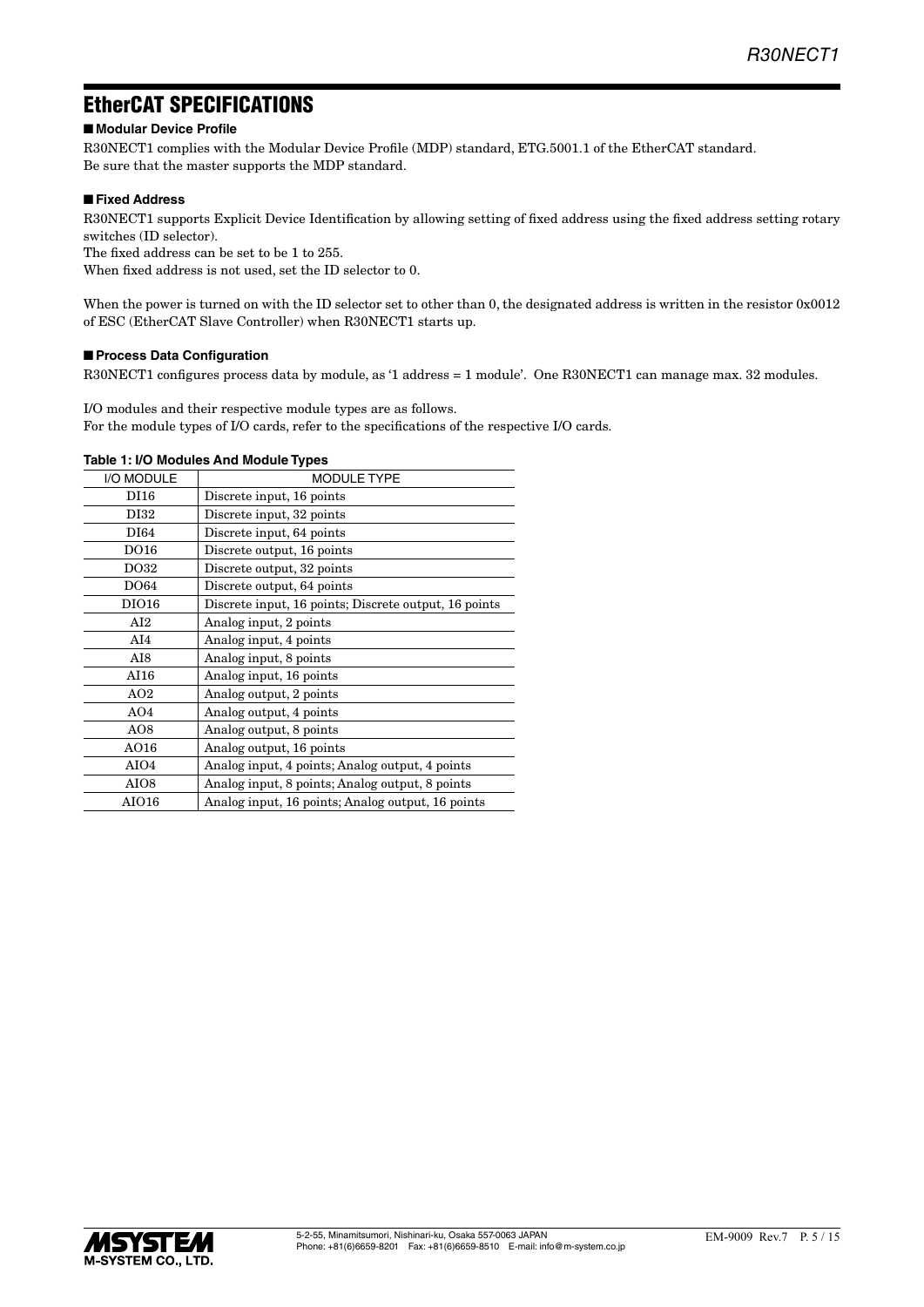#### ■ **Data Configuration**

The data configuration is in accordance with the EtherCAT Modular Device Profile (MDP) specifications.

#### **Table 2: Data Configuration**

| <b>OBJECT</b>                   | <b>ADDRESS</b>       | <b>CONTENT</b>                                   |
|---------------------------------|----------------------|--------------------------------------------------|
| Input Area Objects              | 0x6000 to 0x61F0     | Input data                                       |
| Output Area Objects             | 0x7000 to 0x71F0     | Output data                                      |
| PDO Mapping Objects (TxPDO)     | $0x1A00$ to $0x1A1F$ | Input data list                                  |
| PDO Mapping Objects (TxPDO)     | 0x1AFF               | Status data list                                 |
| PDO Mapping Objects (RxPDO)     | 0x1600 to 0x161F     | Output data list                                 |
| Manufacturer Specific Objects   | 0x2000, 0x2001       | Card status                                      |
| PDO Assign (IN)                 | 0x1C13               | Input data transmission order                    |
| PDO Assign (OUT)                | 0x1C12               | Output data transmission order                   |
| Sync Manager Type               | 0x1C00               | Sync manager type                                |
| Sync Manager Parameter Objects  | 0x1C32, 0x1C33       | Sync mode                                        |
| <b>Information Data Objects</b> | 0x9000 to 0x91F0     | Card information                                 |
| Modular Device Profile Objects  | 0xF000               | MDP information                                  |
| Detected Module Ident List      | 0xF050               | Card information list                            |
| Configured Module Ident List    | 0xF030               | Card information collation by mas-<br>ter module |
| Detected Address List           | 0xF040               | I/O card address                                 |
| Device Type                     | 0x1000               | Device type                                      |
| Manufacturer Device Name        | 0x1008               | Device name                                      |
| Manufacturer Hardware Version   | 0x1009               | Hardware version                                 |
| Manufacturer Software Version   | 0x100A               | Software version                                 |
| <b>Identity Objects</b>         | 0x1018               | Vendor information                               |

#### ■ **EtherCAT State**

EtherCAT defines four states of slave: INIT, PREOP, SAFEOP, and OP.

TxPDO (input configuration data) is updated only in the SAFEOP or OP state, and RxPDO (output configuration data) is updated only in the OP state.

When R30NECT1 is connected to EtherCAT, the RUN LED turns on and data is updated only in the OP state.

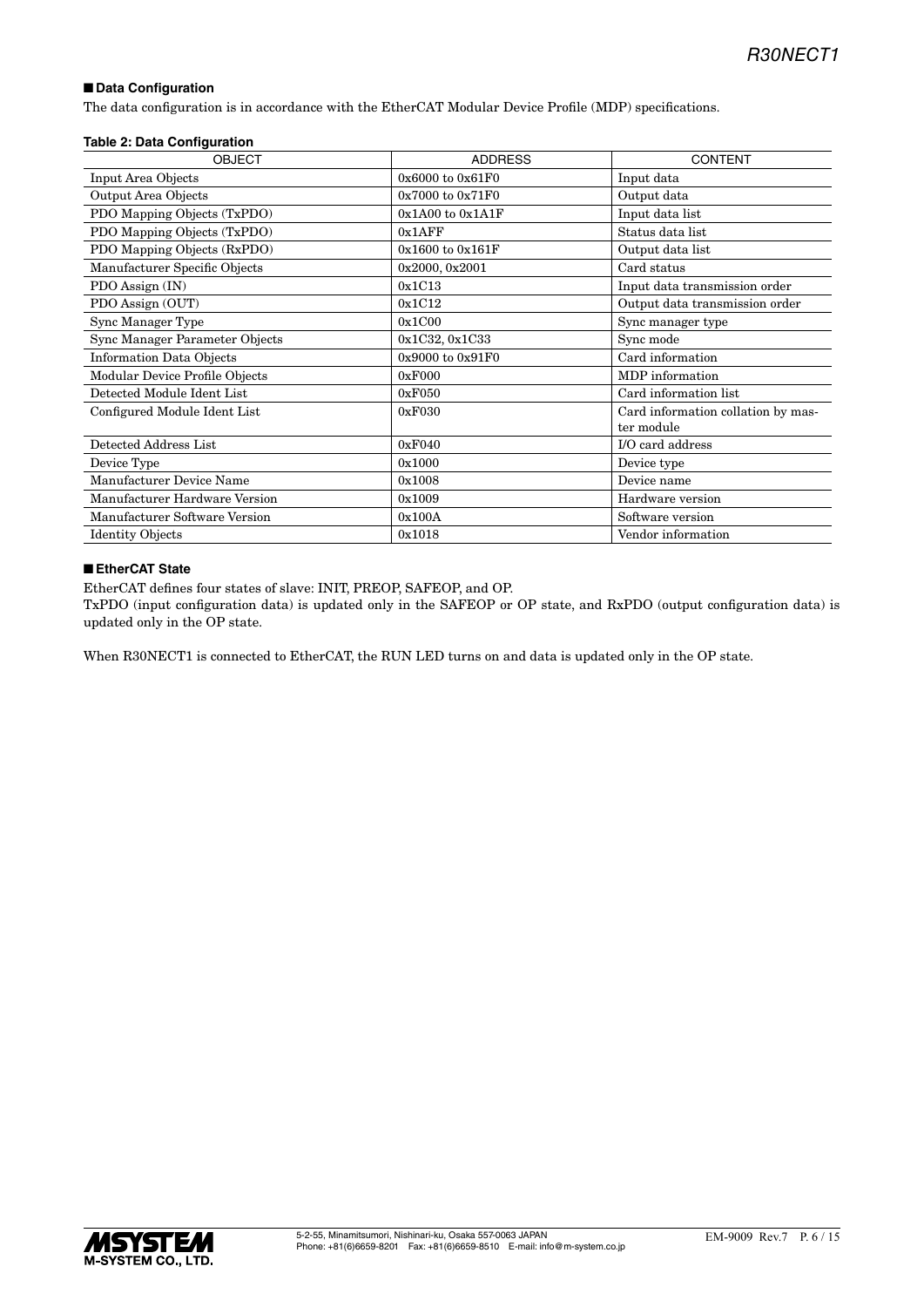#### ■ EtherCAT Diagnostics

#### **• AL Status Code**

When the slave (R30NECT1) fails to receive a request from the master or when there is a problem with the slave during normal communication, an error code is set to registers 0x0134 and 0x0135 (AL Status Code) of ESC. The error codes that R30NECT1 uses are as shown below. (Refer to Table 3.)

| CODE             | <b>ERROR</b>                                            |
|------------------|---------------------------------------------------------|
| 0x0000           | No error                                                |
| 0x0011           | Invalid requested state change                          |
| 0x0012           | Unknown requested state                                 |
| 0x0013           | <b>BOOT</b> state not supported                         |
| 0x0016           | Invalid MailBox configuration (PREOP)                   |
| 0x0017           | Invalid SyncManager configuration                       |
| 0x001B           | SyncManager Watchdog                                    |
| 0x001D           | Invalid Output Configuration                            |
| 0x001E           | Invalid Input Configuration                             |
| $0 \times 001$ F | Invalid Watchdog Configuration                          |
| 0x0029           | FreeRun needs 3Buffer mode                              |
| 0x8000           | Internal bus error at power on (vendor option)          |
| 0x8001           | Internal bus error during communication (vendor option) |

#### **Table 3: Error Codes of AL Status Code**

#### **• SDO Abort Code**

When the master attempts to access the object dictionary via SDO, if the slave (R30NECT1) fails to receive SDO messages for any reason, R30NECT1 sends an error code (SDO Abort Code) to the master and denies its access. The following error codes are used. (Refer to Table 4.)

| CODE       | <b>ERROR</b>                                                                                   |
|------------|------------------------------------------------------------------------------------------------|
| 0x05030000 | Toggle bit not changed                                                                         |
| 0x05040001 | Client/Server command specifier not valid or unknown                                           |
| 0x05040005 | Out of memory                                                                                  |
| 0x06010000 | Unsupported access to an object                                                                |
| 0x06010002 | Attempt to a read-only object                                                                  |
| 0x06020000 | The object does not exist in the object directory                                              |
| 0x06070010 | Data type does not match, length of service parameter does not match                           |
| 0x06090011 | Sub-index does not exist.                                                                      |
| 0x08000020 | Data cannot be transferred or stored to the application                                        |
| 0x08000022 | Data cannot be transferred or stored to the application because of the<br>present device state |

#### **Table 4: Error Codes of SDO Abort Code**

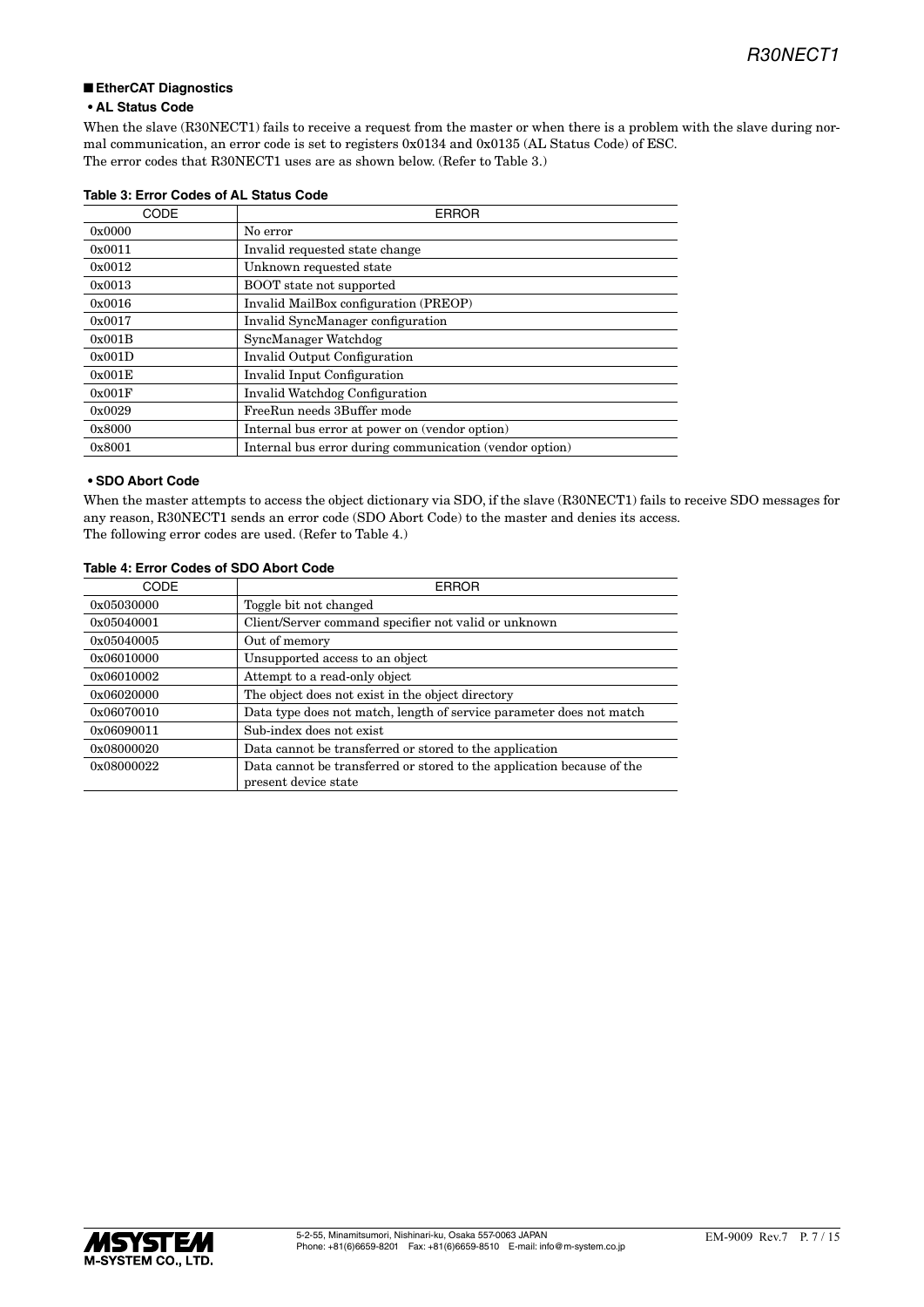## OBJECT DICTIONARY (DATA DESCRIPTION)

■ **Input Area Objects (Input Data Area: 0x6000 to 0x61F0)**

Input data of I/O modules is allocated to 0x6000 to 0x61F0. One card uses one object. Index of the object (address) is fixed by module number  $(0 \text{ to } 31 = I/O$  slot number  $-1$ .)

Object index =  $0x6000 + (module number) \times 0x0010$ 

The configuration of the object is fixed by the number of input points and the data type per input point. Sub-Indexes correspond to channel numbers. (Refer to Tables 5 and 6.)

#### ■ Output Area Objects (Output Data Area: 0x7000 to 0x71F0)

Output data of I/O modules is allocated to 0x7000 to 0x71F0. One card uses one object. Index of the object (address) is fixed by the mounting slot.

Object index =  $0x7000 + (module number) \times 0x0010$ 

The configuration of the object is fixed by the number of output points and the data type per output point. Sub-Indexes correspond to channel numbers. (Refer to Tables 5 and 6.)

#### **Table 5: Object Configuration Example For I/O Card**

| MODULE NO. | MODEL         | I/O MODULE | MODULE TYPE                | <b>OBJECT INDEX</b> | DATA TYPE                 |
|------------|---------------|------------|----------------------------|---------------------|---------------------------|
|            | R30XN16A      | DI 16      | Discrete input, 16 points  | 0x6000              | $1 \text{ bit} \times 16$ |
|            | R30YN16A      | DO16       | Discrete output, 16 points | 0x7010              | $1 \text{ bit} \times 16$ |
|            | R30YN16C      | DO16       | Discrete output, 16 points | 0x7020              | $1 \text{ bit} \times 16$ |
|            | <b>R30SV4</b> | AI4        | Analog input, 4 points     | 0x6030              | 16 bits $\times$ 4        |

#### **Table 6: Sub-Index Configuration By Module Type**

| <b>MODULE TYPE</b>  | <b>INDEX</b> | SUB-<br><b>INDEX</b> | <b>DATA TYPE</b> | <b>BIT</b>     | <b>ACCESS</b>  | <b>VALUE</b>      | <b>CONTENT</b>           |
|---------------------|--------------|----------------------|------------------|----------------|----------------|-------------------|--------------------------|
| Discrete input, 16  | 0x6nn0       | $\Omega$             | UINT8            | 8              | R <sub>O</sub> | 16                | Number of items          |
| points              |              | 1                    | <b>BOOL</b>      | $\mathbf{1}$   | RO             | <b>TRUE/FALSE</b> | First point input data   |
|                     |              | $\overline{2}$       | <b>BOOL</b>      | 1              | <b>RO</b>      | <b>TRUE/FALSE</b> | Second point input data  |
|                     |              |                      |                  | $\ddot{\cdot}$ | $\ddot{\cdot}$ |                   |                          |
|                     |              | 16                   | <b>BOOL</b>      | $\mathbf{1}$   | <b>RO</b>      | <b>TRUE/FALSE</b> | 16th point input data    |
| Discrete input, 32  | 0x6nn0       | $\mathbf{0}$         | UINT8            | 8              | R <sub>O</sub> | 32                | Number of items          |
| points              |              | 1                    | <b>BOOL</b>      | $\mathbf{1}$   | <b>RO</b>      | <b>TRUE/FALSE</b> | First point input data   |
|                     |              | $\overline{2}$       | <b>BOOL</b>      | $\mathbf{1}$   | RO             | <b>TRUE/FALSE</b> | Second point input data  |
|                     |              | $\ddot{\cdot}$       |                  | $\ddot{\cdot}$ | $\ddot{\cdot}$ |                   |                          |
|                     |              | 32                   | <b>BOOL</b>      | $\mathbf{1}$   | <b>RO</b>      | <b>TRUE/FALSE</b> | 32nd point input data    |
| Discrete input, 64  | 0x6nn0       | $\Omega$             | UINT8            | 8              | R <sub>O</sub> | 64                | Number of items          |
| points              |              | 1                    | <b>BOOL</b>      | $\mathbf{1}$   | RO             | <b>TRUE/FALSE</b> | First point input data   |
|                     |              | $\overline{2}$       | <b>BOOL</b>      | 1              | RO             | <b>TRUE/FALSE</b> | Second point input data  |
|                     |              | $\ddot{\cdot}$       |                  | $\ddot{\cdot}$ | $\ddot{\cdot}$ |                   |                          |
|                     |              | 64                   | <b>BOOL</b>      | 1              | <b>RO</b>      | <b>TRUE/FALSE</b> | 64th point input data    |
| Discrete output, 16 | 0x7nn0       | $\Omega$             | UINT8            | 8              | RO             | 16                | Number of items          |
| points              |              | 1                    | <b>BOOL</b>      | 1              | <b>RW</b>      | <b>TRUE/FALSE</b> | First point output data  |
|                     |              | $\overline{2}$       | <b>BOOL</b>      | $\mathbf{1}$   | RW             | TRUE/FALSE        | Second point output data |
|                     |              |                      |                  |                |                |                   |                          |
|                     |              | 16                   | <b>BOOL</b>      | $\mathbf{1}$   | <b>RW</b>      | <b>TRUE/FALSE</b> | 16th point output data   |
| Discrete output, 32 | 0x7nn0       | $\overline{0}$       | UINT8            | 8              | RO             | 32                | Number of items          |
| points              |              | 1                    | <b>BOOL</b>      | $\mathbf{1}$   | <b>RW</b>      | <b>TRUE/FALSE</b> | First point output data  |
|                     |              | 2                    | <b>BOOL</b>      | 1              | RW             | <b>TRUE/FALSE</b> | Second point output data |
|                     |              |                      |                  | $\ddot{\cdot}$ | :              |                   |                          |
|                     |              | 32                   | <b>BOOL</b>      | $\mathbf{1}$   | <b>RW</b>      | <b>TRUE/FALSE</b> | 32nd point output data   |
| Discrete output, 64 | 0x7nn0       | $\mathbf{0}$         | UINT8            | 8              | RO             | 64                | Number of items          |
| points              |              | 1                    | <b>BOOL</b>      | $\mathbf{1}$   | <b>RW</b>      | <b>TRUE/FALSE</b> | First point output data  |
|                     |              | $\overline{2}$       | <b>BOOL</b>      | 1              | RW             | <b>TRUE/FALSE</b> | Second point output data |
|                     |              | $\ddot{\cdot}$       |                  | $\ddot{\cdot}$ | $\ddot{\cdot}$ |                   |                          |
|                     |              | 64                   | <b>BOOL</b>      | $\mathbf{1}$   | <b>RW</b>      | <b>TRUE/FALSE</b> | 64th point output data   |

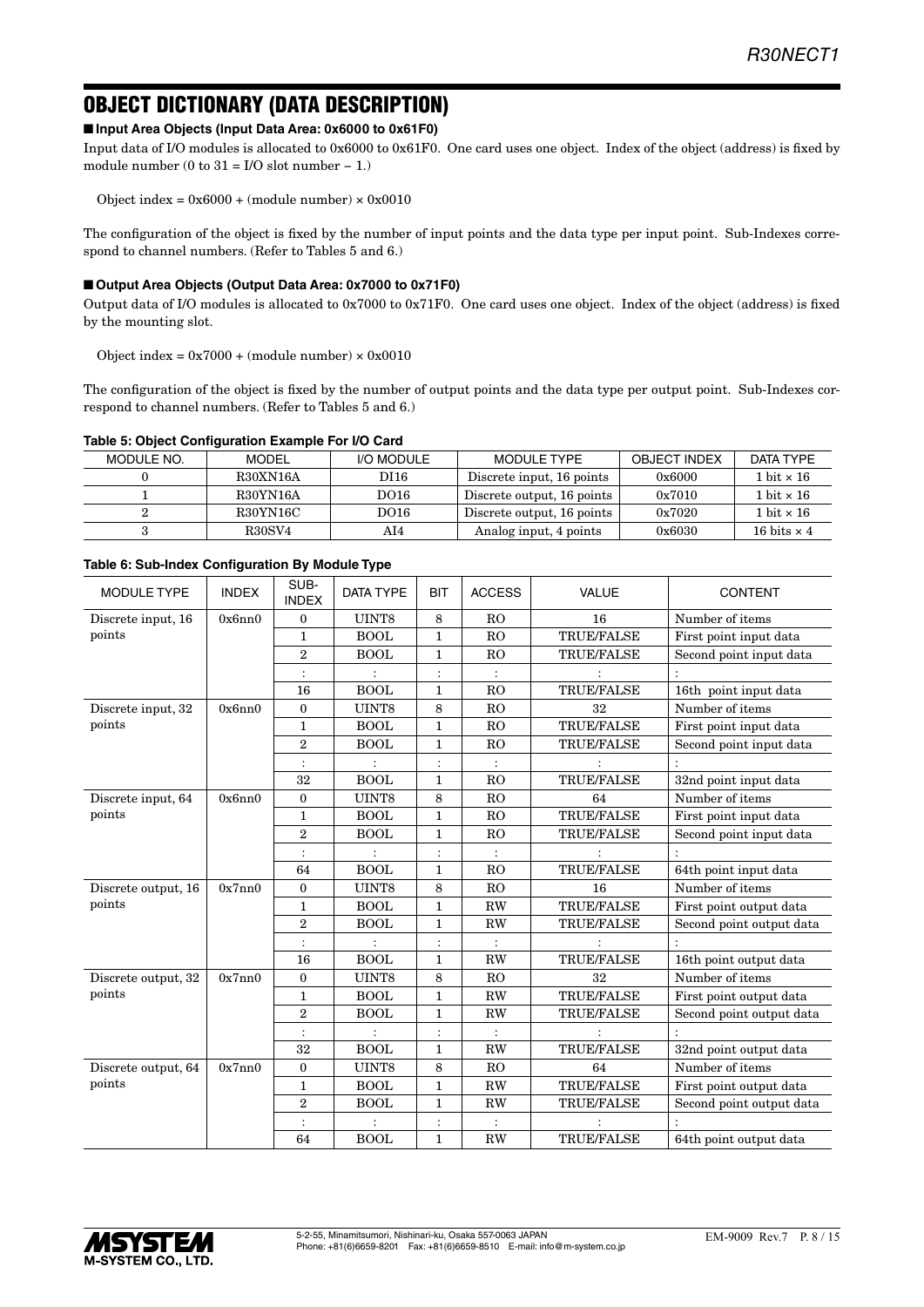### *R30NECT1*

| <b>MODULE TYPE</b>  | <b>INDEX</b> | SUB-<br><b>INDEX</b>   | DATA TYPE                     | <b>BIT</b>           | <b>ACCESS</b>        | VALUE                              | <b>CONTENT</b>                            |
|---------------------|--------------|------------------------|-------------------------------|----------------------|----------------------|------------------------------------|-------------------------------------------|
| Discrete input, 16  | 0x6nn0       | 0                      | UINT8                         | 8                    | RO                   | 16                                 | Number of items                           |
| points              |              | 1                      | BOOL                          | 1                    | <b>RO</b>            | <b>TRUE/FALSE</b>                  | First point input data                    |
| Discrete output, 16 |              | $\mathbf{2}$           | <b>BOOL</b>                   | $\mathbf{1}$         | RO                   | TRUE/FALSE                         | Second point input data                   |
| points              |              | $\ddot{\cdot}$         |                               | $\ddot{\cdot}$       | $\ddot{\phantom{a}}$ |                                    |                                           |
|                     |              | 16                     | <b>BOOL</b>                   | $\mathbf{1}$         | <b>RO</b>            | <b>TRUE/FALSE</b>                  | 16th point input data                     |
|                     | 0x7nn0       | $\mathbf{0}$           | UINT8                         | 8                    | RO                   | 16                                 | Number of items                           |
|                     |              | $\mathbf{1}$           | BOOL                          | $\mathbf{1}$         | <b>RW</b>            | <b>TRUE/FALSE</b>                  | First point output data                   |
|                     |              | $\overline{2}$         | <b>BOOL</b>                   | $\mathbf{1}$         | <b>RW</b>            | TRUE/FALSE                         | Second point output data                  |
|                     |              | $\ddot{\cdot}$         |                               | $\ddot{\cdot}$       | $\ddot{\cdot}$       |                                    |                                           |
|                     |              | 16                     | <b>BOOL</b>                   | $\mathbf{1}$         | <b>RW</b>            | <b>TRUE/FALSE</b>                  | 16th point output data                    |
| Analog input, 2     | 0x6nn0       | $\boldsymbol{0}$       | UINT8                         | 8                    | RO                   | $\overline{2}$                     | Number of items                           |
| points              |              | 1                      | INT16                         | 16                   | RO                   | 0x0000 to 0xFFFF                   | First point input data                    |
|                     |              | $\overline{2}$         | <b>INT16</b>                  | 16                   | RO                   | 0x0000 to 0xFFFF                   | Second point input data                   |
| Analog input, 4     | 0x6nn0       | $\boldsymbol{0}$       | UINT8                         | 8                    | RO                   | 4                                  | Number of items                           |
| points              |              | 1                      | <b>INT16</b>                  | 16                   | RO                   | 0x0000 to 0xFFFF                   | First point input data                    |
|                     |              | $\overline{2}$         | <b>INT16</b>                  | 16                   | RO                   | 0x0000 to 0xFFFF                   | Second point input data                   |
|                     |              | 3                      | INT16                         | 16                   | RO                   | 0x0000 to 0xFFFF                   | Third point input data                    |
|                     |              | $\overline{4}$         | <b>INT16</b>                  | 16                   | RO                   | 0x0000 to 0xFFFF                   | Fourth point input data                   |
| Analog input, 8     | 0x6nn0       | $\mathbf{0}$           | UINT8                         | $\,8\,$              | RO                   | 8                                  | Number of items                           |
| points              |              | 1                      | INT16                         | 16                   | RO                   | 0x0000 to 0xFFFF                   | First point input data                    |
|                     |              | $\overline{2}$         | INT16                         | 16                   | RO                   | 0x0000 to 0xFFFF                   | Second point input data                   |
|                     |              | $\ddot{\cdot}$         |                               | $\ddot{\cdot}$       | $\ddot{\cdot}$       |                                    | $\ddot{\cdot}$                            |
|                     |              | 8                      | INT16                         | 16                   | RO                   | 0x0000 to 0xFFFF                   | 8th point input data                      |
| Analog input, 16    | 0x6nn0       | $\boldsymbol{0}$       | UINT8                         | 8                    | RO                   | 16                                 | Number of items                           |
| points              |              | 1                      | <b>INT16</b>                  | 16                   | RO                   | 0x0000 to 0xFFFF                   | First point input data                    |
|                     |              | $\overline{2}$         | INT <sub>16</sub>             | 16                   | RO                   | 0x0000 to 0xFFFF                   | Second point input data                   |
|                     |              | $\ddot{\cdot}$         | $\ddot{\cdot}$                | $\ddot{\phantom{a}}$ | :                    |                                    |                                           |
|                     |              | 16                     | <b>INT16</b>                  | 16                   | RO                   | 0x0000 to 0xFFFF                   | 16th point input data                     |
| Analog output, 2    | 0x7nn0       | $\bf{0}$               | UINT8                         | $\,8\,$              | RO                   | $\overline{2}$                     | Number of items                           |
| points              |              | 1                      | INT <sub>16</sub>             | 16                   | <b>RW</b>            | 0x0000 to 0xFFFF                   | First point output data                   |
|                     |              | $\overline{2}$         | INT <sub>16</sub>             | 16                   | $\mathbf{RW}$        | 0x0000 to 0xFFFF                   | Second point output data                  |
| Analog output, 4    | 0x7nn0       | $\boldsymbol{0}$       | UINT8                         | $\,8\,$              | RO                   | $\overline{4}$                     | Number of items                           |
| points              |              | 1                      | INT <sub>16</sub>             | 16                   | <b>RW</b>            | 0x0000 to 0xFFFF                   | First point output data                   |
|                     |              | $\overline{2}$         | INT16                         | 16                   | RW                   | 0x0000 to 0xFFFF                   | Second point output data                  |
|                     |              | 3                      | INT16                         | 16                   | <b>RW</b>            | 0x0000 to 0xFFFF                   | Third point output data                   |
|                     |              | 4                      | <b>INT16</b>                  | 16                   | <b>RW</b>            | 0x0000 to 0xFFFF                   | Fourth point output data                  |
| Analog output, 8    | 0x7nn0       | $\overline{0}$         | UINT8                         | 8                    | RO                   | 8                                  | Number of items                           |
| points              |              |                        | INT <sub>16</sub>             | 16                   | RW                   | 0x0000 to 0xFFFF                   | First point output data                   |
|                     |              | 1<br>$\overline{2}$    | <b>INT16</b>                  | 16                   | $\mathbf{RW}$        | 0x0000 to 0xFFFF                   | Second point output data                  |
|                     |              | :                      | $\ddot{\phantom{a}}$          | $\ddot{\cdot}$       | $\ddot{\phantom{a}}$ |                                    |                                           |
|                     |              | 8                      | INT16                         | 16                   | $\mathbf{RW}$        | 0x0000 to 0xFFFF                   | 8th point output data                     |
| Analog output, 16   | 0x7nn0       | $\bf{0}$               | UINT8                         | $\,8\,$              | RO                   | 16                                 | Number of items                           |
| points              |              | 1                      | INT16                         | 16                   | RW                   | 0x0000 to 0xFFFF                   | First point output data                   |
|                     |              | $\,2\,$                | INT16                         | 16                   | RW                   | 0x0000 to 0xFFFF                   | Second point output data                  |
|                     |              |                        |                               |                      |                      |                                    |                                           |
|                     |              |                        |                               | $\ddot{\cdot}$       | $\ddot{\cdot}$       |                                    |                                           |
| Analog input, 4     | 0x6nn0       | 16<br>$\boldsymbol{0}$ | <b>INT16</b><br>UINT8         | 16<br>8              | RW<br>RO             | 0x0000 to 0xFFFF<br>$\overline{4}$ | 16th point output data<br>Number of items |
| points              |              |                        |                               |                      |                      |                                    |                                           |
| Analog output, 4    |              | 1<br>$\overline{2}$    | INT <sub>16</sub>             | 16                   | RO<br>${\rm RO}$     | 0x0000 to 0xFFFF                   | First point input data                    |
| points              |              |                        | INT16                         | 16                   |                      | 0x0000 to 0xFFFF                   | Second point input data                   |
|                     |              | 3                      | <b>INT16</b>                  | 16                   | RO                   | 0x0000 to 0xFFFF                   | Third point input data                    |
|                     |              | $\overline{4}$         | $\ensuremath{\text{INT16}}$   | 16                   | RO                   | 0x0000 to 0xFFFF                   | Fourth point input data                   |
|                     | 0x7nn0       | $\boldsymbol{0}$       | $\ensuremath{\mathrm{UINT8}}$ | $\,8\,$              | RO                   | $\overline{4}$                     | Number of items                           |
|                     |              | $\mathbf{1}$           | <b>INT16</b>                  | 16                   | RW                   | 0x0000 to 0xFFFF                   | First point output data                   |
|                     |              | $\boldsymbol{2}$       | INT16                         | 16                   | RW                   | 0x0000 to 0xFFFF                   | Second point output data                  |
|                     |              | 3                      | INT <sub>16</sub>             | 16                   | $\mathbf{RW}$        | 0x0000 to 0xFFFF                   | Third point output data                   |
|                     |              | $\overline{4}$         | INT16                         | 16                   | RW                   | 0x0000 to 0xFFFF                   | Fourth point output data                  |

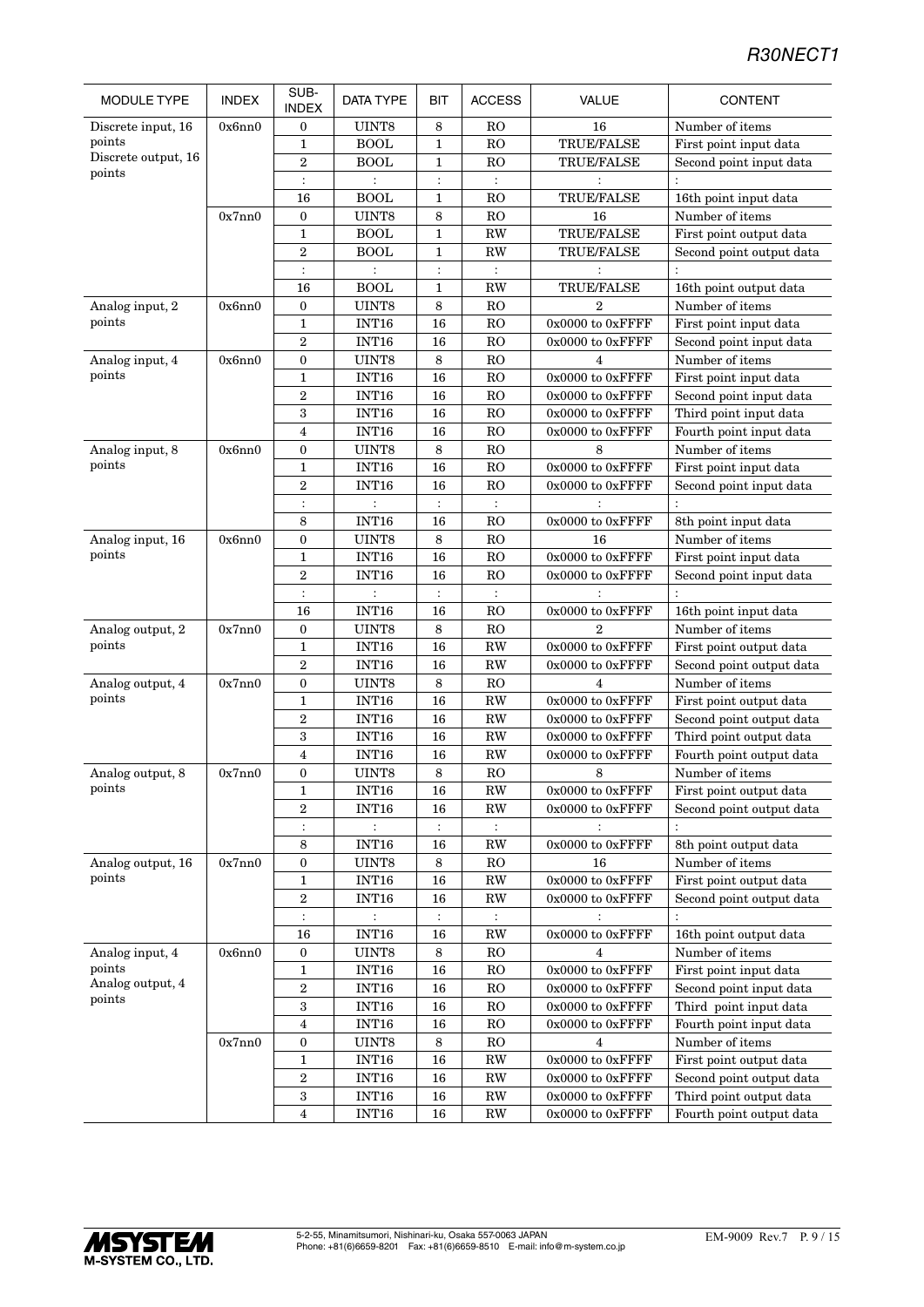| <b>MODULE TYPE</b> | <b>INDEX</b> | SUB-<br><b>INDEX</b> | DATA TYPE         | <b>BIT</b>     | <b>ACCESS</b>  | <b>VALUE</b>         | <b>CONTENT</b>           |
|--------------------|--------------|----------------------|-------------------|----------------|----------------|----------------------|--------------------------|
| Analog input, 8    | 0x6nn0       | $\theta$             | UINT8             | 8              | R <sub>O</sub> | 8                    | Number of items          |
| points             |              | 1                    | <b>INT16</b>      | 16             | R <sub>O</sub> | $0x0000$ to $0xFFFF$ | First point input data   |
| Analog output, 8   |              | $\overline{2}$       | <b>INT16</b>      | 16             | R <sub>O</sub> | 0x0000 to 0xFFFF     | Second point input data  |
| points             |              | $\ddot{\cdot}$       |                   | $\ddot{\cdot}$ | $\ddot{\cdot}$ |                      |                          |
|                    |              | 8                    | <b>INT16</b>      | 16             | R <sub>O</sub> | $0x0000$ to $0xFFFF$ | 8th point input data     |
|                    | 0x7nn0       | $\Omega$             | UINT8             | 8              | R <sub>O</sub> | 8                    | Number of items          |
|                    |              | 1                    | <b>INT16</b>      | 16             | RW             | $0x0000$ to $0xFFFF$ | First point output data  |
|                    |              | $\overline{2}$       | <b>INT16</b>      | 16             | RW             | $0x0000$ to $0xFFFF$ | Second point output data |
|                    |              | :                    |                   | $\ddot{\cdot}$ | $\ddot{\cdot}$ |                      |                          |
|                    |              | 8                    | INT <sub>16</sub> | 16             | <b>RW</b>      | $0x0000$ to $0xFFFF$ | 8th point output data    |
| Analog input, 16   | 0x6nn0       | $\Omega$             | UINT8             | 8              | R <sub>O</sub> | 16                   | Number of items          |
| points             |              | 1                    | <b>INT16</b>      | 16             | R <sub>O</sub> | $0x0000$ to $0xFFFF$ | First point input data   |
| Analog output, 16  |              | $\overline{2}$       | <b>INT16</b>      | 16             | RO             | 0x0000 to 0xFFFF     | Second point input data  |
| points             |              |                      |                   | ٠              |                |                      |                          |
|                    |              | 16                   | <b>INT16</b>      | 16             | <b>RO</b>      | $0x0000$ to $0xFFFF$ | 16th point input data    |
|                    | 0x7nn0       | $\mathbf{0}$         | UINT8             | 8              | R <sub>O</sub> | 16                   | Number of items          |
|                    |              | 1                    | INT <sub>16</sub> | 16             | RW             | $0x0000$ to $0xFFFF$ | First pint output data   |
|                    |              | 2                    | <b>INT16</b>      | 16             | RW             | 0x0000 to 0xFFFF     | Second point output data |
|                    |              |                      |                   | $\ddot{\cdot}$ | $\ddot{\cdot}$ |                      |                          |
|                    |              | 16                   | <b>INT16</b>      | 16             | RW             | $0x0000$ to $0xFFFF$ | 16th point output data   |

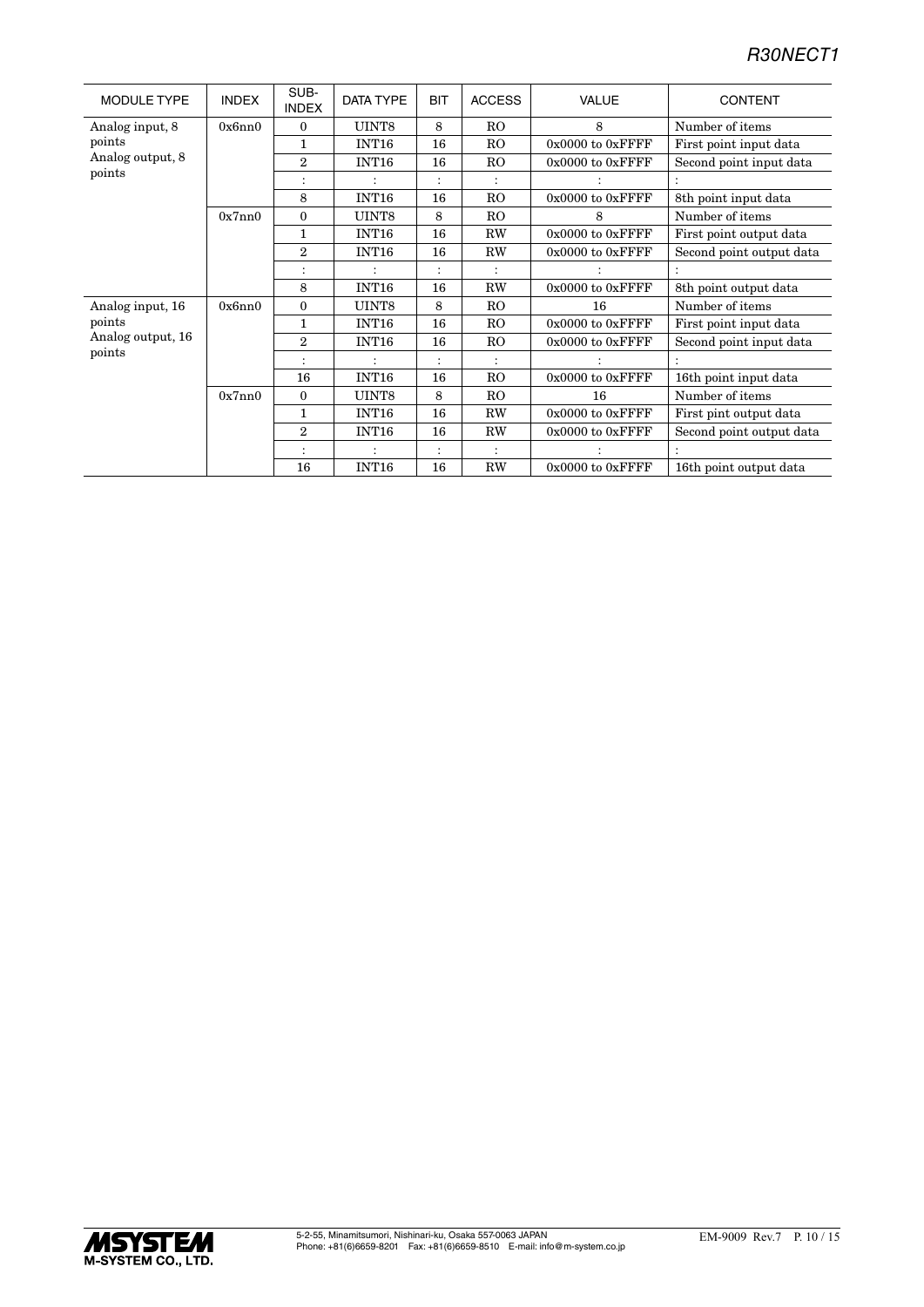#### ■ Manufacturer Specific Objects (Card Status: 0x2000, 0x2001)

Status information of each I/O card is allocated to 0x2000 and mounting information of I/O cards is allocated to 0x2001.

Input abnormal data of module 0 to 31 (I/O card address 0 to 31) are stored in 0x2000 as 1 bit per channel (for a module with 4 channels, 4 bits). When the corresponding module is an analog input module and first point or second point input is out of -15 to +105% range, out of temperature table range or burnout state, the bit [second point: first point] of corresponding input is set to 1. When the corresponding module is other than the analog input module, [0:0] is set.

Status data of module 0 to 31 are stored in 0x2001 as 32 bits. LSB corresponds to module 0, MSB corresponds to module 31. A bit for normally existing module is set to 1, a bit for not existing module or module having a hardware error (including communication error) set to 0. (Refer to Table 7)

| <b>INDEX</b> | SUB-INDEX | DATA TYPE | <b>BIT</b> | <b>ACCESS</b>  | <b>VALUE</b> | <b>CONTENT</b>                 |
|--------------|-----------|-----------|------------|----------------|--------------|--------------------------------|
| 0x2000       |           | UINT8     |            | RO             | 32           | Number of items                |
|              |           | UINT16    | 16         | R <sub>O</sub> | n            | I/O card 1 status information  |
|              |           | UINT16    | 16         | RO.            | n            | I/O card 2 status information  |
|              |           |           |            |                |              |                                |
|              | 32        | UINT16    | 16         | RO.            | n            | I/O card 32 status information |
| 0x2001       |           | UINT8     |            | <b>RO</b>      |              | Number of items                |
|              |           | UINT32    | 32         | RO             |              | Mounting status of I/O cards   |

#### **Table 7: Card Status Configuration**

#### ■ **PDO Mapping Objects (Data List, TxPDO (input): 0x1A00 to 0x1A1F, RxPDO (output): 0x1600 to 0x161F)**

Of the mounted I/O cards, input data list is allocated to TxPDO, output data list is allocated to RxPDO and status data list is allocated to 0x1AFF of TxPDO.

Object index (input data) =  $0x1A00 + (module number)$ 

Object index (output data) =  $0x1600 + (module number)$ 

RxPDO data and TxPDO data contain the object index, Sub-Index and number of bits of each I/O card.

#### **Table 8: Object Configuration For RxPDO And TxPDO**

| <b>INDEX</b> | SUB-INDEX      | DATA TYPE | <b>BIT</b> | <b>ACCESS</b> | <b>VALUE</b>       | <b>CONTENT</b>                  |
|--------------|----------------|-----------|------------|---------------|--------------------|---------------------------------|
| 0x16nn       | $\Omega$       | UINT8     | 8          | RO.           | $1 \text{ to } 16$ | Number of items                 |
| (RxPDO)      |                | UINT32    | 32         | RO.           | $0$ xaaaabb $cc$   | aaaa: Index for I/O card        |
|              | $\overline{2}$ | UINT32    | 32         | RO.           |                    | bb: Sub-Index for I/O card      |
|              |                |           |            |               |                    | cc: Number of bits for I/O card |
|              | m              | UINT32    | 32         | RO.           |                    |                                 |
| 0x1Ann       | $\Omega$       | UINT8     | 8          | RO.           | 1 to 16            | Number of items                 |
| (TxPDO)      |                | UINT32    | 32         | RO.           | $0$ xaaaabb $cc$   | aaaa: Index for I/O card        |
|              | $\overline{2}$ | UINT32    | 32         | RO.           |                    | bb: Sub-Index for I/O card      |
|              |                |           |            |               |                    | cc: Number of bits for I/O card |
|              | m              | UINT32    | 32         | RO.           |                    |                                 |

#### **Table 9: Configuration For Object 0x1AFF**

| <b>INDEX</b> | SUB-INDEX | DATA TYPE | <b>BIT</b> | <b>ACCESS</b> | VALUE      | <b>CONTENT</b>   |
|--------------|-----------|-----------|------------|---------------|------------|------------------|
| 0x1AFF       |           | UINT8     |            | RO            | 33         | Number of items  |
|              |           | UINT32    | 32         | RO            | 0x20000110 | Reference object |
|              |           | UINT32    | 32         | RO.           | 0x20000210 |                  |
|              |           |           |            |               |            |                  |
|              | 32        | UINT32    | 32         | RO            | 0x20002010 |                  |
|              | 33        | UINT32    | 32         | RO            | 0x20010120 |                  |

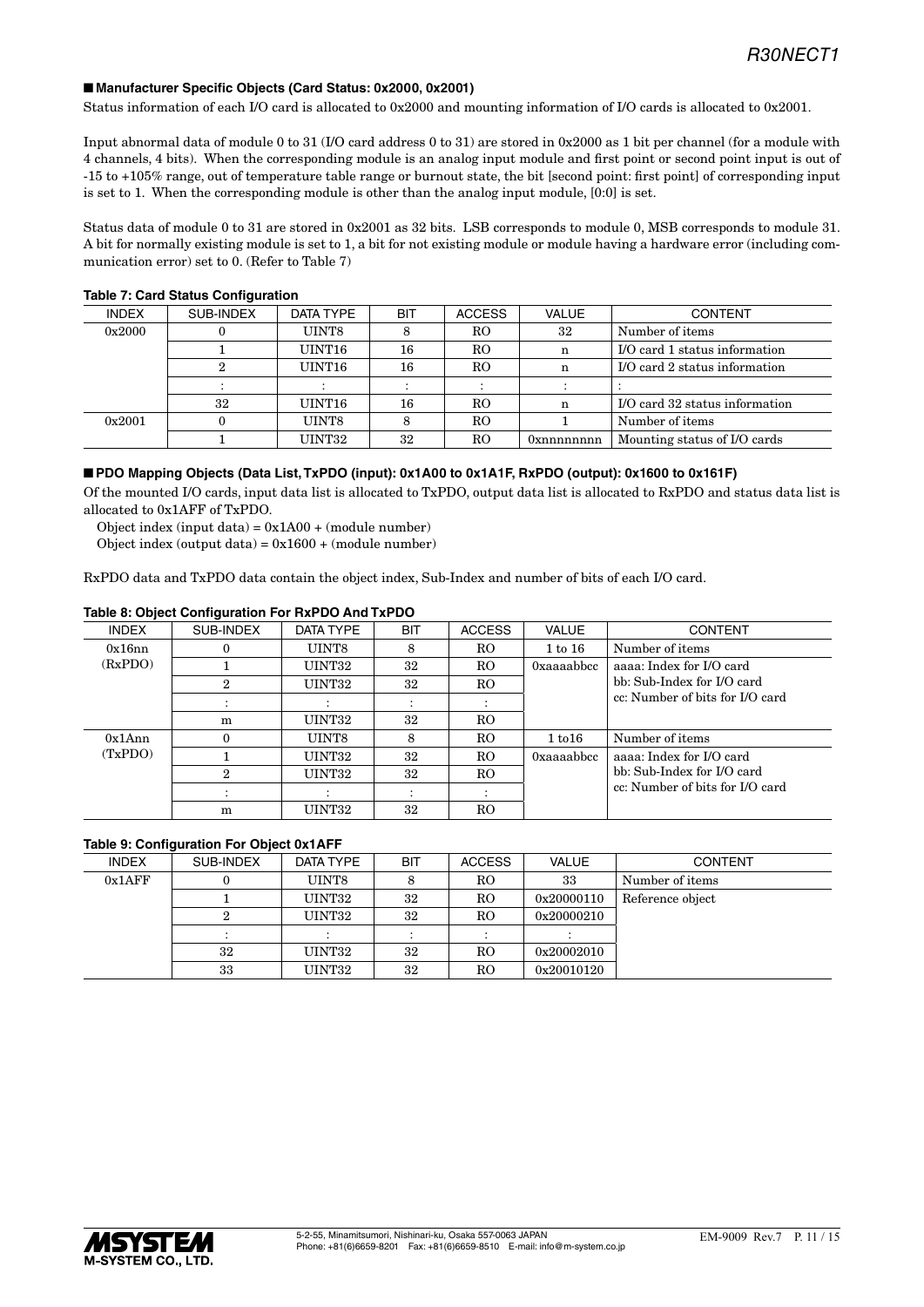#### ■ **PDO Assign Objects (Data Transmission Order, Output: 0x1C12, Input: 0x1C13)**

An allocation list for RxPDO and an allocation list for TxPDO are created in 0x1C12 and 0x1C13, respectively. The indexes stored in 0x1C12 and 0x1C13 are placed in the order they are actually transmitted via PDO.

#### **• PDO group**

Assignment of the PDO groups is based on the I/O card types as defined by Information Data Objects.

- •PDO group 0: Status
- •PDO group 1: Analog I/O card
- •PDO group 2: Discrete I/O card

The PDO group data is transmitted in the following order of priority: Group 0 > Group 1 > Group 2. Table 10 shows the PDO list for the card configuration example of Table 5.

| <b>INDEX</b> | SUB-INDEX | DATA TYPE | <b>BIT</b> | <b>ACCESS</b> | PDO GROUP      | VALUE             | <b>CONTENT</b>     |  |  |
|--------------|-----------|-----------|------------|---------------|----------------|-------------------|--------------------|--|--|
| 0x1C12       |           | UINT8     | 8          | RO            | -              | 2                 | Number of items    |  |  |
|              |           | UINT16    | 16         | RO            | 2              | 0x1601            | Slot 2 output data |  |  |
|              | 2         | UINT16    | 16         | RO            | 2              | 0x1602            | Slot 3 output data |  |  |
| 0x1C13       |           | UINT8     | 8          | RO            |                | 3                 | Number of items    |  |  |
|              |           | UINT16    | 16         | RO            |                | $0x1\mathrm{AFF}$ | Status data        |  |  |
|              |           | UINT16    | 16         | RO            | 2              | 0x1A00            | Slot 1 input data  |  |  |
|              |           | UINT16    | 16         | RO            | $\overline{2}$ | 0x1A03            | Slot 4 input data  |  |  |

#### **Table 10: PDO List For The Configuration Example Of Table 5**

#### ■ Sync Manager Type (0x1C00)

Sync Manager Type is allocated to object 0x1C00 based on the EtherCAT specification. (Refer to Table 11.)

#### **Table 11: Object Configuration Of 0x1C00**

| <b>INDEX</b> | SUB-INDEX | DATA TYPE | <b>BIT</b> | <b>ACCESS</b> | <b>VALUE</b> | <b>CONTENT</b>      |
|--------------|-----------|-----------|------------|---------------|--------------|---------------------|
| 0x1C00       |           | UINT8     |            | RO            |              | Number of items     |
|              |           | UINT8     |            | RO            |              | Mailbox Write       |
|              |           | UINT8     |            | RO            |              | Mailbox Read        |
|              |           | UINT8     |            | RO            |              | Process Output Data |
|              |           | UINT8     |            | RO            |              | Process Input Data  |

#### ■ Sync Manager Parameter Objects (0x1C32, 0x1C33)

These are Sync Mode setting objects. Objects 0x1C32 and 0x1C33 are fixed as R30NECT1 only supports the Free Run mode. Distributed Clock (DC) mode is not supported.

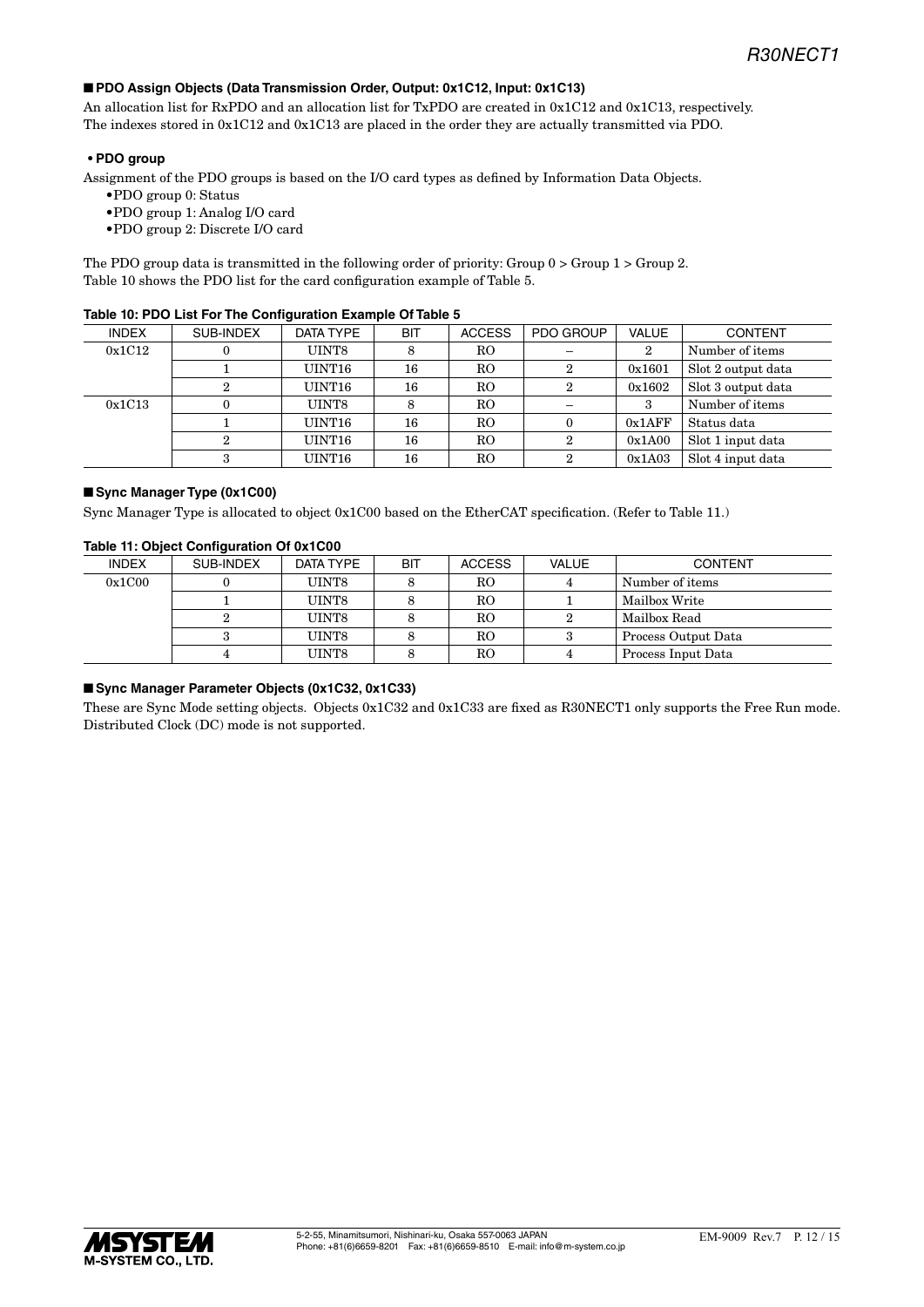#### ■ **Information Data Objects (0x9000 to 0x91F0)**

Objects 0x9000 to 0x91F0 store the PDO group and Module Ident of I/O cards. (Refer to Table 13.) The same number of objects as the number of I/O data items are allocated.

Index = 0x9000 + (module number) × 0x0010

Sub-Index is 9 or 10. (Refer to Table 12.)

#### **Table 12: Object 0x9nn0 Configuration**

| <b>INDEX</b> | SUB-INDEX | DATA TYPE | <b>BIT</b> | <b>ACCESS</b> | VALUE  | <b>CONTENT</b>  |
|--------------|-----------|-----------|------------|---------------|--------|-----------------|
| 0x9nn0       |           | UINT8     |            | RO            | 10     | Number of items |
|              |           | UINT16    | 16         | RO            | 1/2    | PDO Group       |
|              | 10        | UINT32    | 32         | RO            | 1 to n | Module Ident    |

#### **Table 13: PDO Group & Module Ident Of I/O Cards**

| I/O MODULE      | <b>MODULE TYPE</b>                                    | PDO GROUP        | <b>MODULE IDENT</b> |
|-----------------|-------------------------------------------------------|------------------|---------------------|
| DI16            | Discrete Input, 16 points                             | 2                | 101                 |
| DI32            | Discrete Input, 32 points                             | $\overline{2}$   | 102                 |
| DO16            | Discrete Output, 16 points                            | $\overline{2}$   | 103                 |
| DO32            | Discrete Output, 32 points                            | $\overline{2}$   | 104                 |
| AI4             | Analog Input, 4 points                                | $\mathbf{1}$     | 105                 |
| AI8             | Analog Input, 8 points                                | 1                | 106                 |
| AI16            | Analog Input, 16 points                               | $\mathbf{1}$     | 107                 |
| AO4             | Analog Output, 4 points                               | 1                | 108                 |
| AO <sub>8</sub> | Analog Output, 8 points                               | 1                | 109                 |
| AO16            | Analog Output, 16 points                              | 1                | 110                 |
| DI016           | Discrete Input, 16 points; Discrete Output, 16 points | $\overline{2}$   | 111                 |
| AIO16           | Analog Input, 16 points; Analog Output, 16 points     | 1                | 112                 |
| AIO8            | Analog Input, 8 points; Analog Output, 8 points       | $\mathbf{1}$     | 113                 |
| DI64            | Discrete Input, 64 points                             | $\boldsymbol{2}$ | 114                 |
| DO64            | Discrete Output, 64 points                            | $\overline{2}$   | 115                 |
| AI2             | Analog Input, 2 points                                | 1                | 116                 |
| AO2             | Analog Output, 2 points                               | 1                | 117                 |
| DI <sub>8</sub> | Discrete Input, 8 points                              | $\overline{2}$   | 118                 |
| DO <sub>8</sub> | Discrete Output, 8 points                             | $\overline{2}$   | 119                 |
| AIO4            | Analog Input, 4 points; Analog Output, 4 points       | 1                | 120                 |

#### ■ **Modular Device Profile Objects (0xF000)**

Object 0xF000 contains Modular Device Profile (MDP). The Index interval is allocated to Sub-Index 1. The maximum number of cards is allocated to Sub- Index 2. And, the PDO group parameter of the slave device is allocated to Sub-Index 5. (Refer to Table 14.)

Sub-Index 4 indicates the valid/invalid statuses of object 0x9nn0 Sub-Indexes.

The allocations are as follows:

bit  $0 = 0x9nn0$  Sub-Index 1

bit  $1 = 0x9nn0$  Sub-Index 2

: 1999 - 1999 - 1999 1: Valid, 2: Invalid

#### **Table 14: Object 0xF000 Configuration**

| <b>INDEX</b> | SUB-INDEX | DATA TYPE | <b>BIT</b> | <b>ACCESS</b>  | VALUE      | <b>CONTENT</b>            |
|--------------|-----------|-----------|------------|----------------|------------|---------------------------|
| 0xF000       |           | UINT8     |            | R <sub>O</sub> |            | Number of items           |
|              |           | UINT16    | 16         | R <sub>O</sub> | 0x0010     | Index Interval            |
|              |           | UINT16    | 16         | R <sub>O</sub> | 32         | Maximum number of cards   |
|              | 4         | UINT32    | 32         | R <sub>O</sub> | 0x00000300 | Valid Sub-Index of 0x9nn0 |
|              |           | UINT16    | 16         | RO             |            | PDO group                 |

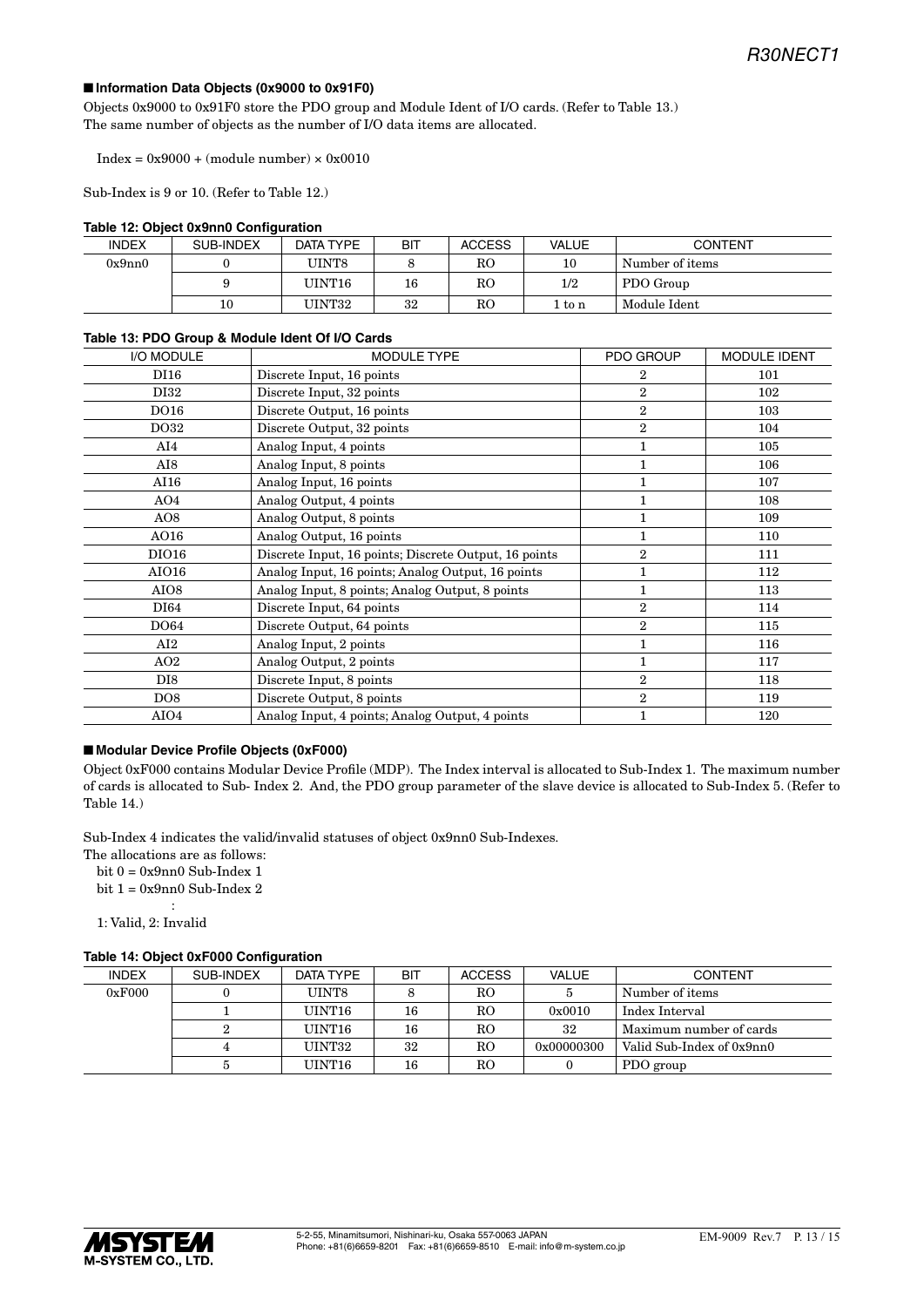#### ■ **Detected Module Ident List (0xF050)**

The list of Module Idents of the mounted I/O cards is allocated to object 0xF050.

The Sub-Index numbers are the same as the I/O slot numbers. The Sub-Index number of vacant I/O slots is 0. (Refer to Table 15.)

#### ■ **Configured Module Ident List (0xF030)**

The master confirms the module configuration with object 0xF030.

With the Sub-Index numbers being the same as the I/O slot numbers, the master writes Module Idents to the modules it recognizes. The slave confirms the Module Ident: if it is correct, the writing has been successful; if there is any error, the writing has failed.

When all is correct, objects 0xF030 and 0xF050 show the same configuration. Object 0xF030 is solely for the confirmation by the master. The use of this object can be omitted. (Refer to the Table 15.)

| <b>INDEX</b> | SUB-INDEX      | DATA TYPE | <b>BIT</b> | <b>ACCESS</b> | <b>VALUE</b> | <b>CONTENT</b>    |
|--------------|----------------|-----------|------------|---------------|--------------|-------------------|
| 0xF030       | $\bf{0}$       | UINT8     | 8          | RW            | 32           | Number of items   |
|              |                | UINT32    | 32         | RW            | $0$ to $n$   | Module Ident or 0 |
|              | $\overline{2}$ | UINT32    | 32         | RW            | $0$ to $n$   |                   |
|              |                |           |            |               |              |                   |
|              | 32             | UINT32    | 32         | RW            | $0$ to $n$   |                   |
| 0xF050       | $\bf{0}$       | UINT8     | 8          | RO.           | 32           | Number of items   |
|              |                | UINT32    | 32         | RO.           | $0$ to $n$   | Module Ident or 0 |
|              | $\overline{2}$ | UINT32    | 32         | RO.           | $0$ to $n$   |                   |
|              |                |           |            |               |              |                   |
|              | 32             | UINT32    | 32         | RO.           | $0$ to $n$   |                   |

#### **Table 15: Object 0xF030 and 0xF050, Configuration**

#### ■ **Detected Address List (0xF040)**

The addresses of mounted I/O cards are allocated in object 0xF040.

The Sub-Index numbers are same as the I/O slot numbers. The Sub-Index number of vacant I/O slots is 0. (Refer to Table 16.)

#### **Table 16: Object 0xF040 Configuration**

| <b>INDEX</b> | SUB-INDEX | DATA TYPE | <b>BIT</b> | <b>ACCESS</b> | <b>VALUE</b> | <b>CONTENT</b>         |
|--------------|-----------|-----------|------------|---------------|--------------|------------------------|
| 0xF040       |           | UINT8     |            | RO            | 32           | Number of items        |
|              |           | UINT32    | 32         | RO            | $0$ to $n$   | I/O slot number or $0$ |
|              |           | UINT32    | 32         | RO            | $0$ to $n$   |                        |
|              |           |           |            |               |              |                        |
|              | 32        | UINT32    | 32         | RO            | $0$ to $n$   |                        |

#### ■ **Device Type (0x1000)**

The device type of this network card is allocated to object 0x1000. The device type is 5001. (Refer to Table 17.)

#### **Table 17: Object 0x1000 Configuration**

| <b>INDEX</b> | <b>VDE</b><br>'∕AT∆.           | <b>DIT</b><br>ы | ACCESS<br>Avvi | <b>VALUE</b> | CONTENT<br>ΕN.             |
|--------------|--------------------------------|-----------------|----------------|--------------|----------------------------|
| 0x1000       | <b>TITAIROO</b><br>10Z<br>____ | ດດ<br>υZ        | Df<br>π∪       | 5001         | type<br>Devic <sup>c</sup> |

#### ■ **Manufacturer Device Name (0x1008)**

The model number of this network card is allocated to object 0x1008 in String form. (Refer to Table 18.)

#### **Table 18: Object 0x1008 Configuration**

| <b>INDEX</b> | <b>CVDE</b><br>"AT | <b>BIT</b> | ACCESS.<br>AUULOO | VALUE                         | <b>DOMETRIT</b><br>)N<br>EN.<br>ᄉ |
|--------------|--------------------|------------|-------------------|-------------------------------|-----------------------------------|
| 0x1008<br>.  | <b>STRIMC</b>      | ິດຕ<br>υ4  | Df<br>ni.<br>.    | P30NECT1<br>.<br>. .<br>_____ | Mode!<br>number<br>.              |

#### ■ Manufacturer Hardware Version (0x1009)

The hardware device version of this network card is allocated to object 0x1009 in String form. (Refer to Table 19.)

#### **Table 19: Object 0x1009 Configuration**

| <b>INDEX</b>     | TVDE<br>)ATA<br>- | <b>BIT</b> | $\sim$<br>^ '        | VALUE | CONTFNT<br>ΈN. |  |
|------------------|-------------------|------------|----------------------|-------|----------------|--|
| 1009ء<br>Uх<br>. | $\gamma$ m        | 0C<br>o۷   | D <sub>O</sub><br>πU | n.nn  | version        |  |